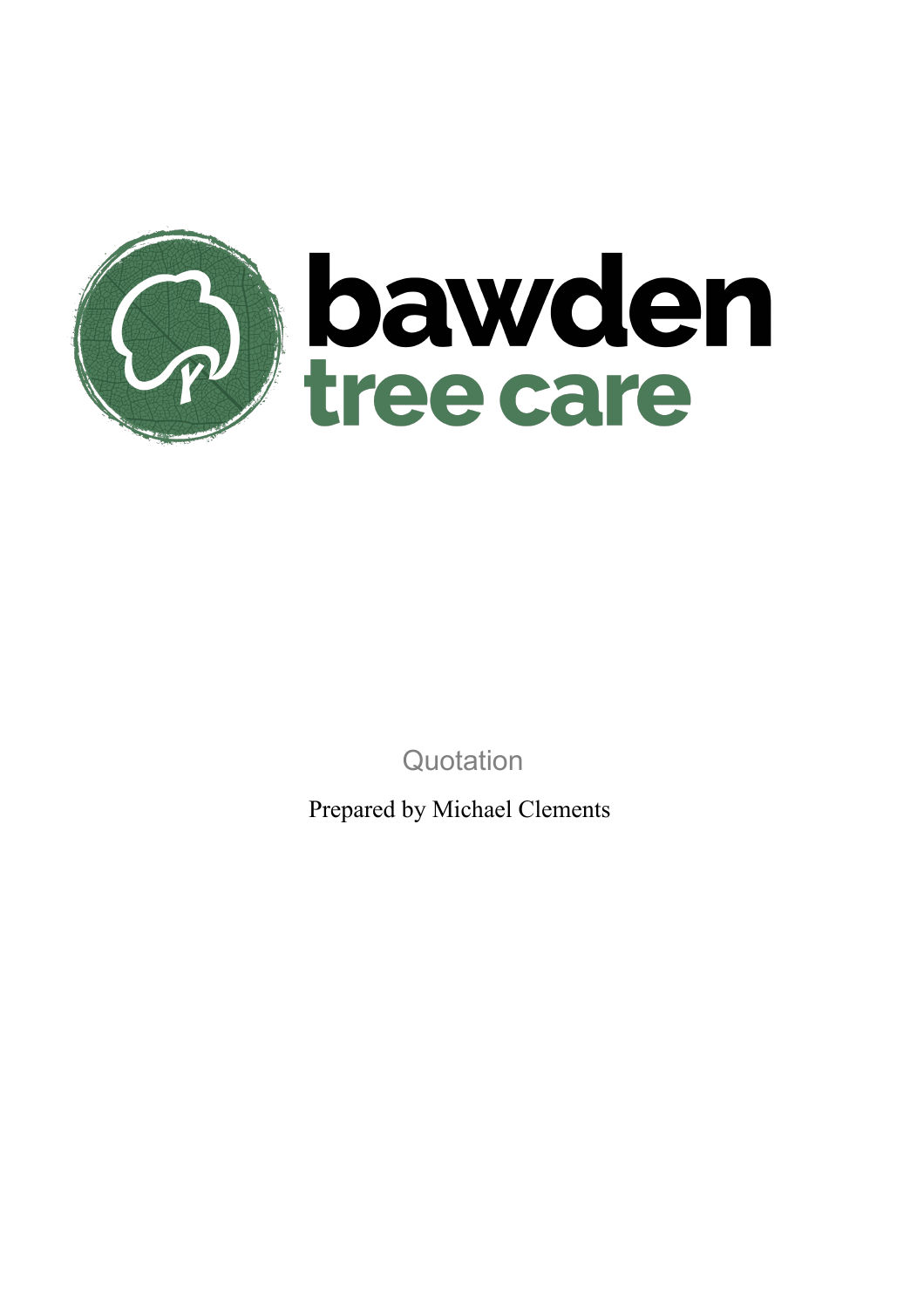

## **Quotation**

| Quotation # 2022-1418     |                                               |
|---------------------------|-----------------------------------------------|
| Quotation Date 01/04/2022 |                                               |
|                           | <b>Customer Name</b> Freshford Parish Council |
|                           | <b>Email Id</b> john.adler.fpc@outlook.com    |

**Payment Term** Net 30 **Expiration Date** 02/05/2022 **Contact Name** John Adler **Contact Number** 07703493106

## **Description of the Works**

Site. Freshford. The Cemetery And The Tyning.

Price for 4 resurveys at 18 month intervals £3080.00

based on each survey be at a fixed price of £770.00

A full tree survey of all trees, groups and woodlands on the site is completed. We use a Pear Technology GPS device which allows us to record all the required information and accurately plot the position of individual trees, groups of trees, hedges and other important features for any size of survey area on an OS map. A four-year survey plan will be implemented, alternating between winter and summer seasons; this way, the trees are inspected in their dormant and active periods, giving a full picture of trees' health.

A schedule of recommended tree works based on the risk to persons and property, dead wood and timber in the process of dying is to be included. Data relating to size, health and location to trees will also be included.

Trees requiring works are highlighted on the map and a schedule is formed as a spreadsheet using the below traffic light system to indicate the recommended timescales within which works should be completed:

1 Month - (Red)

3 Months - (Yellow)

6 Months - (Blue)

1 Year - parts of cyclical maintenance program (Green)

All surveys are completed by competent and qualified arborists. Trees will be surveyed visually by the tree surveyor from the ground (Visual Tree Inspection), using the appropriate techniques to identify defects within the crown, stem and roots.

A PDF copy of the survey and map will be supplied by email.

Price will also include some correspondence with LPA and minor amendment to the report as required to meet planning requirements.

| £3,080.00 | <b>Sub Total</b> |
|-----------|------------------|
| £616.00   | VAT @ 20%        |
| £3,696.00 | <b>Total</b>     |

**Company Registration Number** 252 0691 **VAT Registration No** 542 051483Telephone Number 01980 622185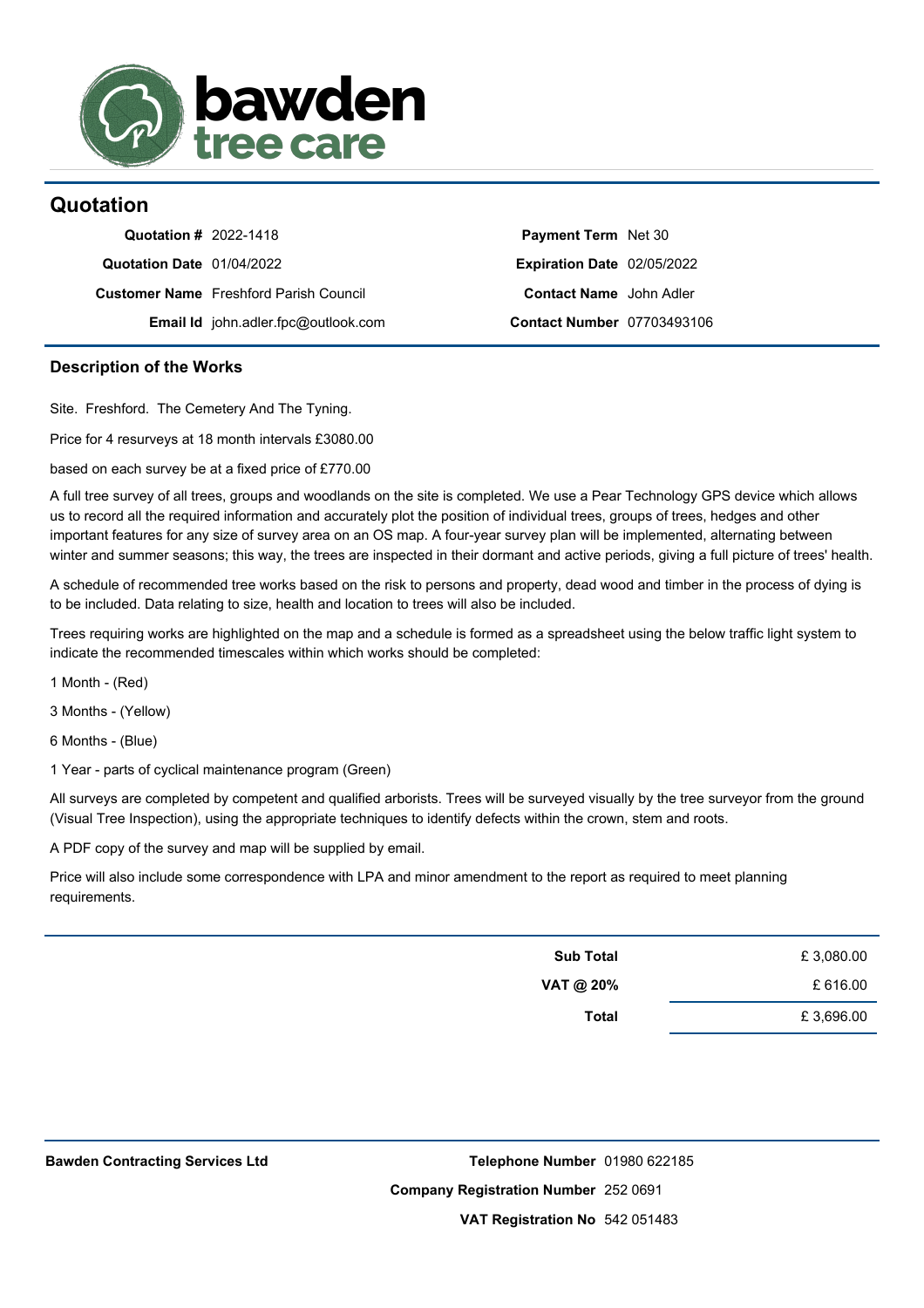

Unit 1, Mills Way Business Centre Mills Way, Amesbury Salisbury Wiltshire SP4 7AU United Kingdom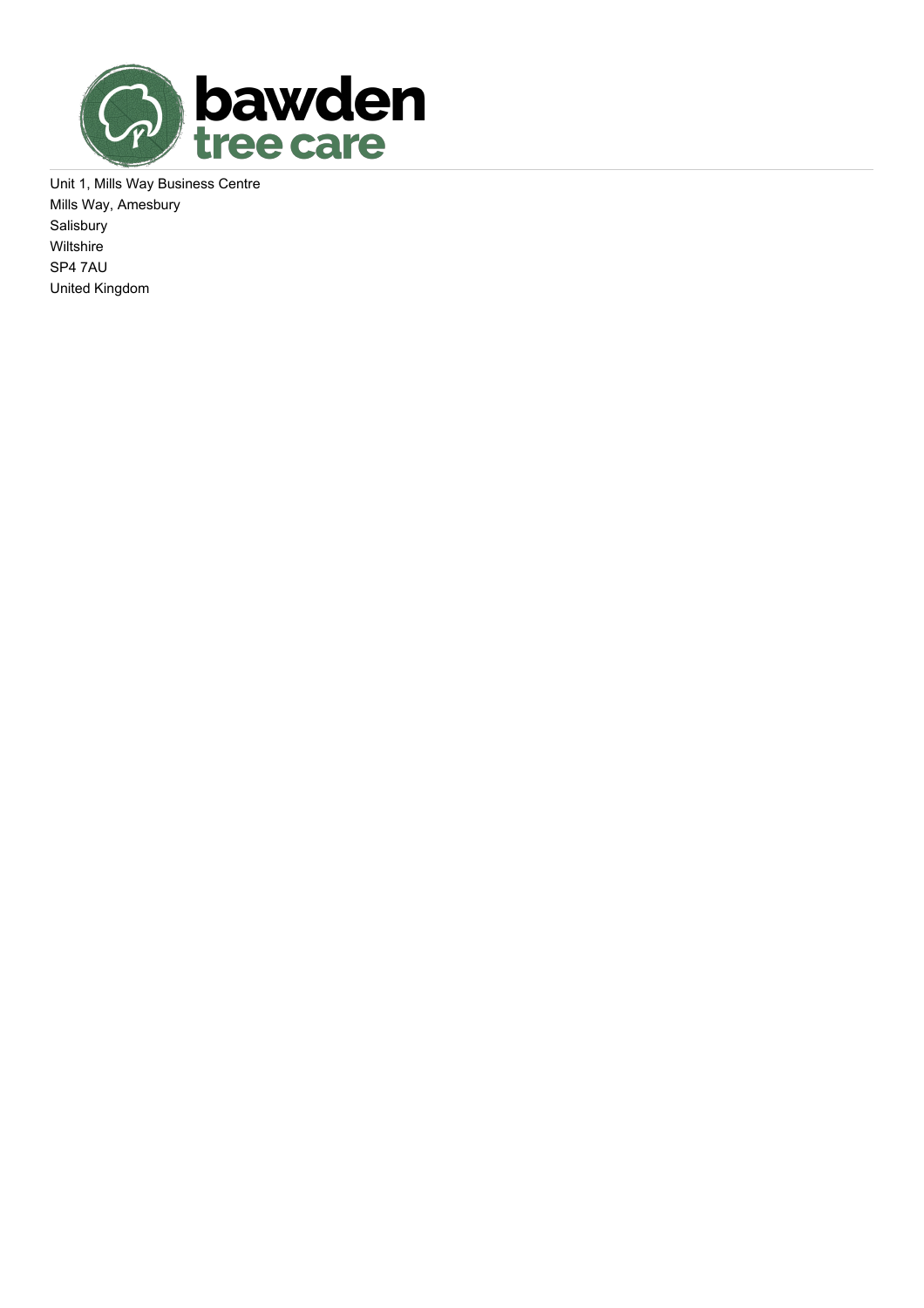

# Terms and Conditions of Work

## **OUR TERMS**

#### 1. **DEFINITIONS**

1.1 When the following words with capital letters are used in these Terms, this is what they will mean:

**Commencement Date:** means the date We will start the Services at your Site;

**Contract:** means the agreement between You and Us to undertake the Services as described in your Order to Us;

**Contractor:** means the contractor providing the Services;

**Intellectual Property:** means the plans, drawings and Specifications submitted by the Contractor (whether before or after supply of the Services);

**Materials:** means any raw materials necessary to provide the Services;

**Order:** means your order for the Services as set out in the Quotation and Specification

**Quotation**: means the written estimate provided by the Contractor for supply of the Services as detailed in the Order;

**Services:** means the services described in the Order;

**Site:** means the location where the Services are to be provided by the Contractor;

**Specification:** means details as described in the Quotation describing the Services provided by the Contractor;

**Terms:** the terms and conditions set out in this document; and

**We/Our/Us:** means the Contractor described in clause 13.

#### 2. **OUR CONTRACT WITH YOU**

2.1 These are the terms and conditions on which We supply the Services to you.

2.2 Please ensure that you read these Terms carefully, and check that the details on the Order and in these Terms are complete and accurate as detailed in Our Quotation, before you sign and submit the Order. If you think that there is a mistake, please contact Us to discuss. We will confirm any changes in writing to avoid any confusion between you and Us.

2.3 When you sign and submit the Order to Us, this does not mean We have accepted your Order for the Works. Our acceptance of the Order will take place as described in clause 2.4. If We are unable to supply you with the Services, We will inform you of this in writing and We will not process the Order.

2.4 These Terms will become binding on you and Us when We issue you with a written acceptance of an Order at which point a contract will come into existence between you and Us.

2.5 If any of these Terms conflict with any term of the Order, the Order will take priority.

2.6 We shall assign an Order number to the Order and inform you of it when We confirm the Order. Please quote the Order number in all subsequent correspondence with Us relating to the Order.

#### 3. **CHANGES TO ORDER OR TERMS**

3.1 We may revise these Terms from time to time in the following circumstances:

(a) changes in relevant laws and regulatory requirements.

3.2 If We have to revise these Terms under clause 3.1, We will give you at least [one] month's written notice of any changes to these Terms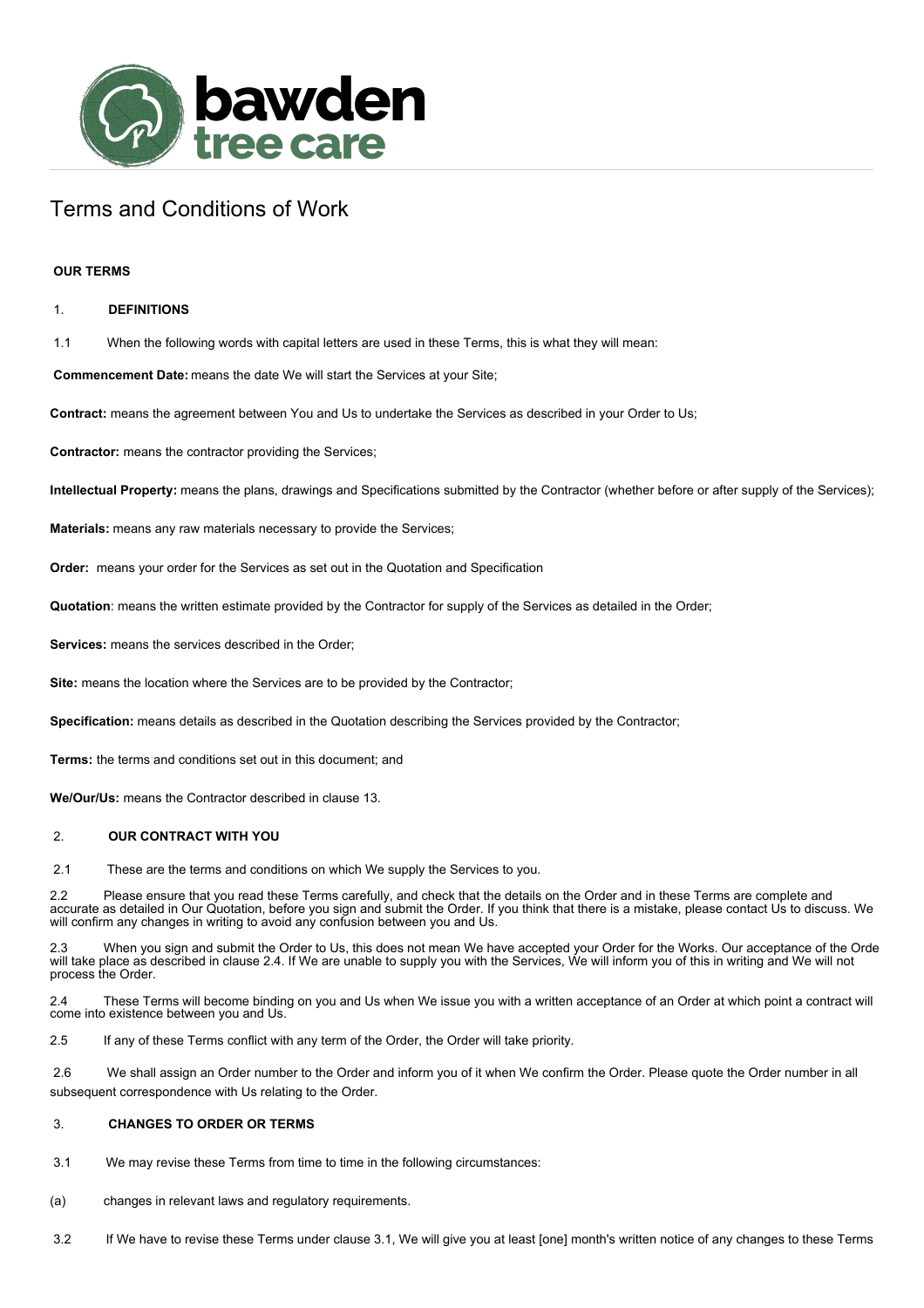

before they take effect. You can choose to cancel the contract in accordance with clause 11.

3.3 You may make a change to the Order for the Services at any time before the start date for the Services by contacting Us. Where this means a change in the total price of the Works, We will notify you of the amended price in writing.

3.4 You can choose to cancel the Order in accordance with clause 11.1 in these circumstances.

3.5 If you wish to cancel an Order before it has been fulfilled, please see your right to do so in clause 11.

## 4. **THE SERVICES**

4.1 We will supply the Services to you from the date set out in the Specification until the completion date set out in the Order.

4.2 We will make every effort to complete the Services on time. However, there may be delays due to an Event Outside Our Control. See clause 10 for Our responsibilities when an Event Outside Our Control happens.

4.3 We may have to suspend the Services if We have to deal with technical problems We will contact you to let you know in advance where this occurs, unless the problem is urgent or an emergency. You do not have to pay for the Services while they are suspended under this clause 4.4 but this does not affect your obligation to pay for any invoices We have already sent you.

4.4 If you do not pay Us for the Services when you are supposed to as set out in clause 8.3, We may suspend the Services with immediate effect until you have paid Us the outstanding amounts (except where you dispute an invoice under clause 8.5). We will contact you to tell you this. This does not affect Our right to charge you interest under clause 8.4.

## 5. **IF THERE IS A PROBLEM WITH THE SERVICES**

In the unlikely event that there is any defect with the Services:

- (a) please contact Us and tell Us as soon as reasonably possible;
- (b) please give Us a reasonable opportunity to repair or fix any defect; and

You will not have to pay for Us to repair or fix a defect with the Services under this clause 5.1.

In the event that You and We are unable to agree a solution to the problem You and We agree to refer the matter in the first instance to British Association of Landscape Industries (BALI's Dispute Resolution Service. BALI, Landscape House, Stoneleigh Park, Warwickshire, CV8 2LG. BALI website: www.bali.org.uk; telephone 024 7669 033.)

5.2 In the event that the problem remains unresolved through the BALI Complaints Procedure, Both parties may agree to the appointment of an independent adjudicator. Where agreement cannot be reached within 14 days as to which adjudicator should be used and both parties give written notice of this then both parties may refer the dispute back to BALI.

5.3 The Complaints Committee of BALI, at the request of both You and Us may offer an adjudicator. The adjudicator will be independent and will conduct such adjudication in accordance with best industry practice.

5.4 As a consumer, you have legal rights in relation to Services not carried out with reasonable skill and care, or if the materials We use are faulty or not as described. Advice about your legal rights is available from your local Citizens' Advice Bureau or Trading Standards office. Nothing in these Terms will affect these legal rights.

#### 6. **THE SITE**

6.1 You agree to give Us full possession of the Site together with proper and adequate access to allow Us to carry out the Services from the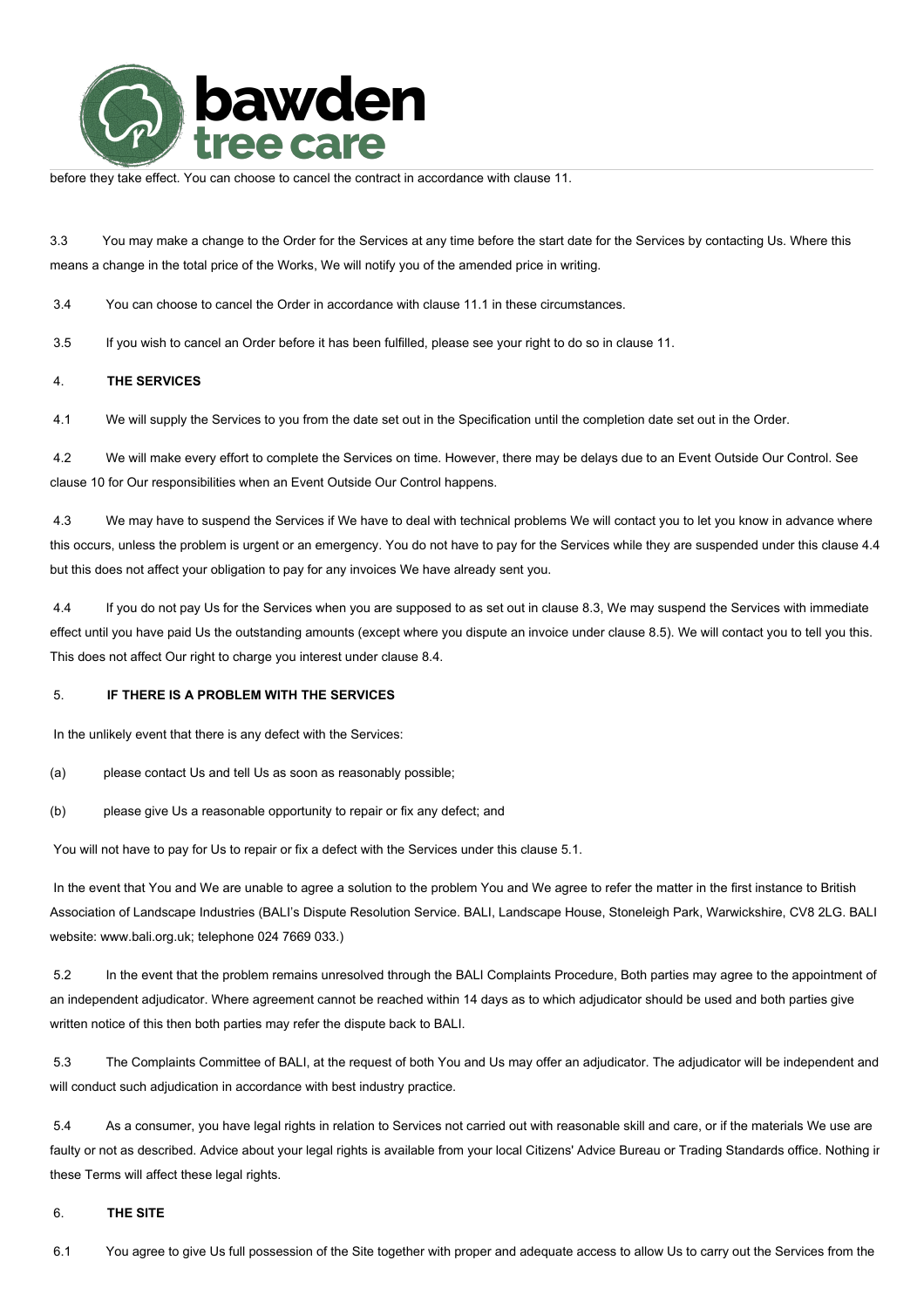

Commencement Date.

6.2 You warrant that the Site is free of springs, flooding, rock, tree stumps, (unless specified to be removed under the Services/Order).

Also mine workings, covered wells, or other cavities, running sand, service pipes and cables. Sewage or land drains, foundations and sub-structure of former buildings or other hazards or obstructions which are not reasonably apparent by visual inspection of the surface of the Site or which have not been made known by You to Us in writing prior to the date of the Quotation.

6.3 Without prejudices to your rights and remedies, Where you are in breach of clause 6.1 above and the Site is found to be affected by problems described in clause 6.2 6.2 and additional Services are necessary to complete the Order, We shall inform you of the same and

(a) provide you with a further quotation with an estimate of the cost to undertake the additional work to deal with the problems identified;

(b) the further quotation will be valid for 7 days;

(c) in the event that the further quotation is not accepted by You within the 7 days specified, We reserve the right to terminate this contract in accordance with clause 12 Our Right to cancel.

## 7. **MATERIALS**

7.1 Where Materials have been used at the Site or where such Materials are used to provide the Services to fulfil the Order, ownership shall pass to You once used at the Site or incorporated in to the Services;

7.2 Where materials are delivered to the Site awaiting use or incorporation into the Services ownership shall remain with us;

7.3 You and We may agree payment for Materials whether they are at the Site or off Site. Where payment has been agreed and made, you will take ownership and the Materials will be identified as such;

7.4 As between the You and Us, all Intellectual Property Rights and all other rights in the Materials and Services shall be owned by Us. Subject to clause 7.2, We licence all such rights to You free of charge and on a non-exclusive, worldwide basis to such extent as is necessary to enable You to make reasonable use of the Materials and the Services. If this agreement is terminated, this licence will automatically terminate.

7.5 You acknowledge that, where We do not own any of the Materials, Your use of rights in the Materials is conditional on Us obtaining a written licence (or sub-licence) from the relevant licensor or licensors on such terms as will entitle Us to license such rights to You.

7.6 All plants, trees and turf supplied shall be true in name and healthy when planted. Replacement of any plants found to be defective during the first growing season after planting shall be at the sole discretion of Us. Replacement will only be made if You have maintained the plants properly and You have advised Us promptly in writing as soon as any damage becomes apparent and We have had the opportunity to inspect such plants;

7.7 Grass seed supplied shall conform to EU Specification and shall have been tested. You acknowledge that a lawns or meadows cannot be made in one season because several seasons, careful cultivation, weeding and feeding are essential;

7.8 You acknowledge that any Site is free from weeds and that accumulated weed growth and that dormant weed cannot be eradicated in certain locations and that We shall have no liability for any subsequent weed growth.

#### 8. **PRICE AND PAYMENT**

8.1 The price of the Services will be set out in the Quotation set out in the attached Specification attached to these Terms in force at the time We confirm the Order. Our prices may change at any time, but price changes will not affect the Order that We have confirmed with you.

8.2 These prices include VAT. However, if the rate of VAT changes between the date of the Specification and the date of delivery or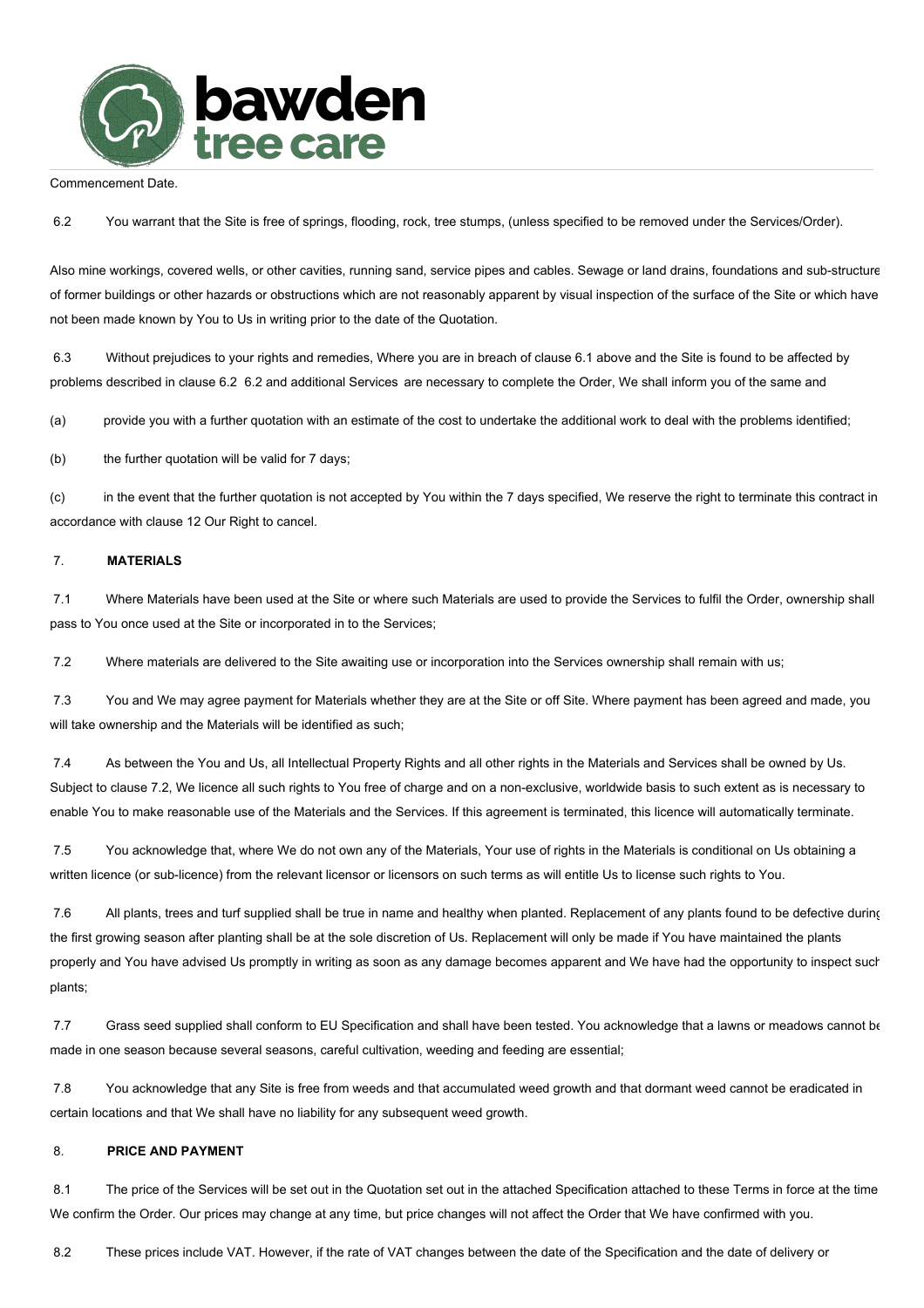

performance, we will adjust the rate of VAT that you pay, unless you have already paid for the Services in full before the change in the rate of VAT takes effect. Where VAT is not applicable this will be detailed in the Specification attached to these Terms.

8.3 Where We are providing Materials to you, We may ask you to make an advance payment of 25% of the price of the Services.

Your rights to a refund on cancellation are set out in clause 11. We will invoice you for the balance of the Services on or any time after We have performed the Services. Each invoice will quote the quotation or specification number. You must pay each invoice in cleared monies within 30 calendar days at the date of invoice by one of the methods detailed in the covering information sheet provided with our quotation.

8.4 If you do not make any payment due to Us by the due date for payment, we may charge interest to you on the overdue amount at the rate of 5% a year above the base lending rate of HSBC plc from time to time. This interest shall accrue on a daily basis from the due date until the date of actual payment of the overdue amount, whether before or after judgment. You must pay Us interest together with any overdue amount.

8.5 However, if you dispute an invoice in good faith and contact Us to let Us know promptly after you have received an invoice that you dispute it, clause 8.4 will not apply for the period of the dispute.

#### 9. **OUR LIABILITY TO YOU**

9.1 If We fail to comply with these Terms, We are responsible for loss or damage you suffer that is a foreseeable result of Our breach of the Terms or Our negligence, but We are not responsible for any loss or damage that is not foreseeable. Loss or damage is foreseeable if they were an obvious consequence of our breach or if they were contemplated by you and Us at the time we entered into this contract.

9.2 If We are providing Services in your property, We will make good any damage to your property caused by Us in the course of installation or performance. However, We are not responsible for the cost of repairing any pre-existing faults or damage to your property that We discover in the course of installation and/or performance of the Services by Us.

9.3 We only supply the Services for domestic and private use. You agree not to use the Services for any commercial, business or re-sale purpose, and We have no liability to you for any loss of profit, loss of business, business interruption, or loss of business opportunity;

9.4 You agree that no Site is free from weeds and that accumulated weed growth and dormant weed cannot be eradicated in certain locations and that We shall have no liability for any subsequent weed growth;

9.5 Following completion of the Order, You agree to be responsible for the continuing maintenance of the Site, unless otherwise agreed by You and Us.

9.6 We do not exclude or limit in any way Our liability for:

(a) death or personal injury caused by Our negligence or the negligence of Our employees, agents or subcontractors;

(b) fraud or fraudulent misrepresentation;

(c) breach of the terms implied by section 2 of the Supply of Goods and Services Act 1982 (title and quiet possession);

(d) breach of the terms implied by sections 3, 4 and 5 of the Supply of Goods and Services Act 1982 (description, satisfactory quality, fitness for purpose and samples); and

(e) defective products under the Consumer Protection Act 1987.

## 10. **EVENTS OUTSIDE OUR CONTROL**

10.1 We will not be liable or responsible for any failure to perform, or delay in performance of, any of Our obligations under these Terms that is caused by an Event Outside Our Control.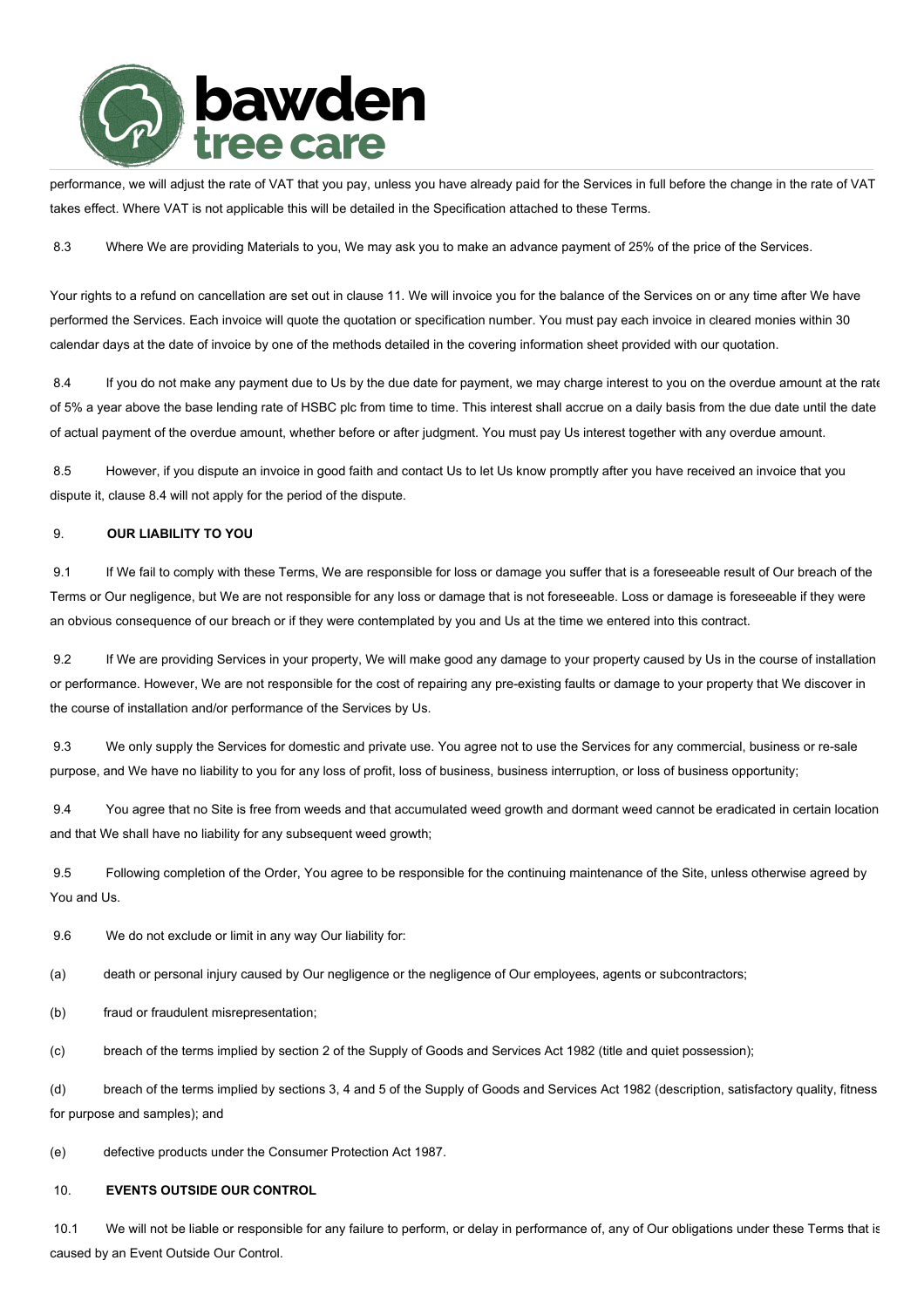

10.2 An Event Outside Our Control means any act or event beyond Our reasonable control, including without limitation strikes, lock-outs or other industrial action by third parties, civil commotion, riot, invasion, terrorist attack or threat of terrorist attack, war (whether declared or not) or threat or preparation for war, fire, explosion, storm, adverse weather, flood, earthquake, subsidence, epidemic or other natural disaster, or failure of public or private telecommunications networks.

10.3 If an Event Outside Our Control takes place that affects the performance of Our obligations under these Terms:

#### (a) We will contact you as soon as reasonably possible to notify you; and

(b) Our obligations under these Terms will be suspended and the time for performance of Our obligations will be extended for the duration of the Event Outside Our Control. Where the Event Outside Our Control affects Our performance of Services to you, We will restart the Services as soon as reasonably possible after the Event Outside Our Control is over.

10.4 You may cancel the contract if an Event Outside Our Control takes place and you no longer wish Us to provide the Works. Please see your cancellation rights under clause 11. We will only cancel the contract if the Event Outside Our Control continues for longer than four weeks in accordance with Our cancellation rights in clause 11.

#### 11. **YOUR RIGHTS TO CANCEL AND APPLICABLE REFUND**

11.1 Before We begin to provide the Services, you have the following rights to cancel an Order, including where you choose to cancel because We are affected by an Event Outside Our Control or if We change these Terms under clause 3.1 to your material disadvantage:

(a) You may cancel any Order for Services at any time before the start date for the Services by contacting Us. We will confirm your cancellation in writing to you.

(b) If you cancel an Order under clause 11.1(a) and you have made any payment in advance for Services that have not been provided to you, We will refund these amounts to you.

(c) However, if you cancel an Order for Services under clause 11.1(a) and We have already started work on the Specification by that time, you will pay Us any costs We reasonably incurred in starting to fulfil the Order, and this charge will be deducted from any refund that is due to you or, if no refund is due to you, invoiced to you. We will tell you what these costs are when you contact Us. However, where you have cancelled an Order because of Our failure to comply with these Terms (except where We have been affected by an Event Outside Our Control), you do not have to make any payment to Us.

11.2 Once We have begun to provide the Services to you, you may cancel the contract for the Services at any time by providing Us with at least fourteen calendar days' notice in writing. Any advance payment you have made for Services that have not been provided will be refunded to you.

11.3 Once We have begun to provide the Services to you, you may cancel the contract for Services with immediate effect by giving Us written notice if:

- (a) We break this contract in any material way and We do not correct or fix the situation within twenty one days of you asking Us to in writing;
- (b) We go into liquidation or a receiver or an administrator is appointed over Our assets;
- (c) We change these Terms under clause 3.1 to your material disadvantage;

(d) We are affected by an Event Outside Our Control.

#### 12. **OUR RIGHTS TO CANCEL AND APPLICABLE REFUND**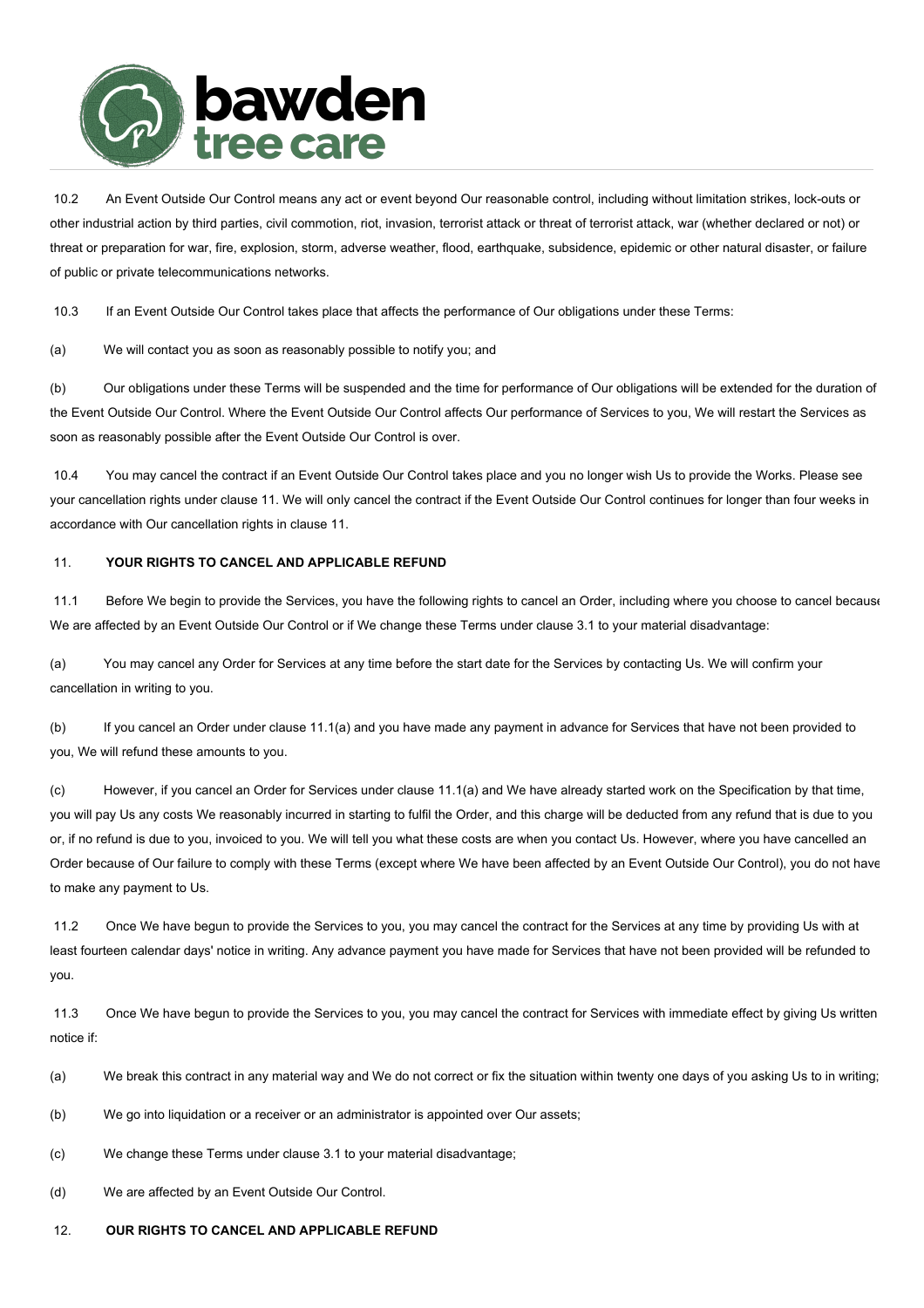

## 12.1 If We have to cancel an Order for Services before the Services start:

(a) We may have to cancel an Order before the start date for the Services, due to an Event Outside Our Control or the unavailability of key personnel or key materials without which We cannot provide the Works. We will promptly contact you if this happens.

(b) If We have to cancel an Order under clause 12.1(a) and you have made any payment in advance for Services that have not been

provided to you, We will refund these amounts to you.

(c) Where We have already started work on your Order for Services by the time We have to cancel under clause 12.1(a), We will not charge you anything and you will not have to make any payment to Us.

12.2 Once We have begun to provide the Services to you, We may cancel the contract for the Services at any time by providing you with at least fourteen calendar days' notice in writing. If you have made any payment in advance for Services that have not been provided to you, We will refund these amounts to you.

12.3 We may cancel the Contract for Services at any time with immediate effect by giving you written notice if:

(a) you do not pay Us when you are supposed to as set out in clause 8.3. This does not affect Our right to charge you interest under clause 8.4; or

(b) you break the Contract in any other material way and you do not correct or fix the situation within [NUMBER] days of Us asking you to in writing. Breaking the Contract includes (but is not limited to) the following:

(c) you fail to allow Us access to the Site as stated in clause 6.1;

(d) you breach your promise in clause 6.2 (c);

(e) you decline our further quotation for additional work as stated in clause 6.3 (c).

#### 13. **INFORMATION ABOUT US AND HOW TO CONTACT US**

13.1 We are a company registered in England and Wales. Our company registration number is 2520691 and Our registered office is at 143 Countess Road, Amesbury, Salisbury, Wiltshire. Our registered VAT number is 5420051483.

13.2 If you have any questions or if you have any complaints, please contact Us. You can contact Us by telephoning Our customer service team at 01980 622185 or by e-mailing Us at enquiries@bawdengroup.com.

13.3 If you wish to contact Us in writing, or if any clause in these Terms requires you to give Us notice in writing (for example, to cancel the contract), you can send this to Us by e-mail, by hand, or by post to Bawden group at Unit 1 Mills Way Centre, Mills Way, Amesbury, Salisbury, Wiltshire, SP4 7AU. We will confirm receipt of this by contacting you in writing. If We have to contact you or give you notice in writing, We will do so by e-mail, by hand, or by pre-paid post to the address you provide to Us in the Order.

## 14. **HOW WE MAY USE YOUR PERSONAL INFORMATION**

- 14.1 We will use the personal information you provide to Us to:
- (a) provide the Services;
- (b) process your payment for such Services; and
- (c) inform you about similar products or Services that We provide, but you may stop receiving these at any time by contacting Us.